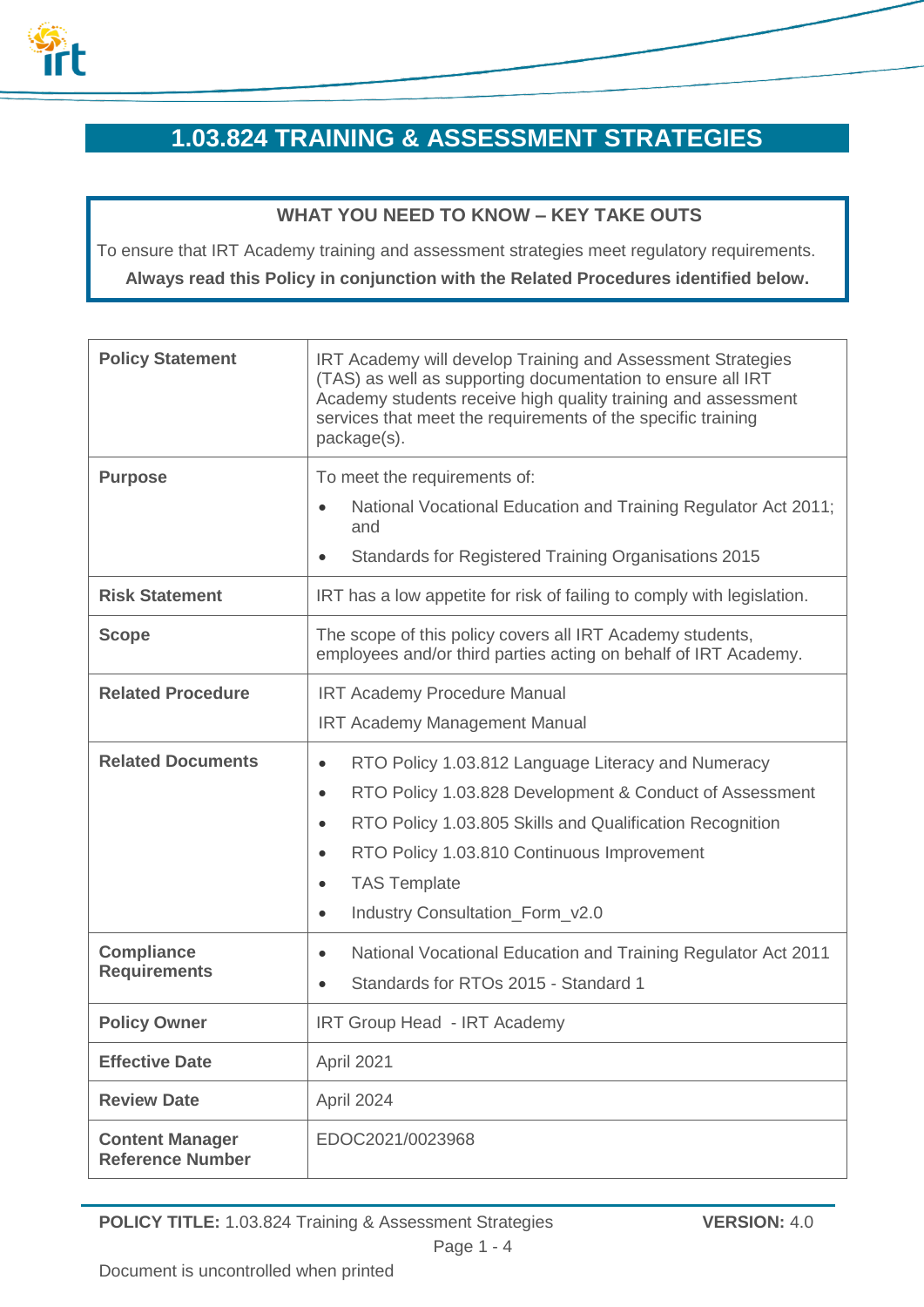

## **1 AGED CARE QUALITY STANDARDS & RELEVANT LEGISLATION**

This policy has been written to align with the Aged Care Quality Standards and other relevant legislation and regulation. The following table explains the link between this policy and the relevant external requirements.

| <b>Standard / Legislation</b> | <b>What this Means</b>                                                                                     |
|-------------------------------|------------------------------------------------------------------------------------------------------------|
| Standards for RTOs 2015       | To ensure the RTO meets the regulatory standards for<br>RTO operation and related legislation (see above). |

#### **2 POLICY DETAILS**

IRT Academy will:

- Develop a documented overarching Training and Assessment Strategy (TAS) for each Training Package on scope of registration, and each cohort of learners. The overarching strategy details all Qualifications and individual Units of Competency on scope of registration.
- Conduct industry consultation to ensure that services are meeting customer/industry needs.
- Maintain suitable and up-to-date premises and equipment, which complies with all relevant government regulations and are kept in good order and upgraded as necessary.
- Maintain administration and training facilities and equipment so as to ensure smooth and effective operations for implementation of learning and assessment plans.
- Ensure evidence is gathered using a range of assessment methods to allow for differences in student performance.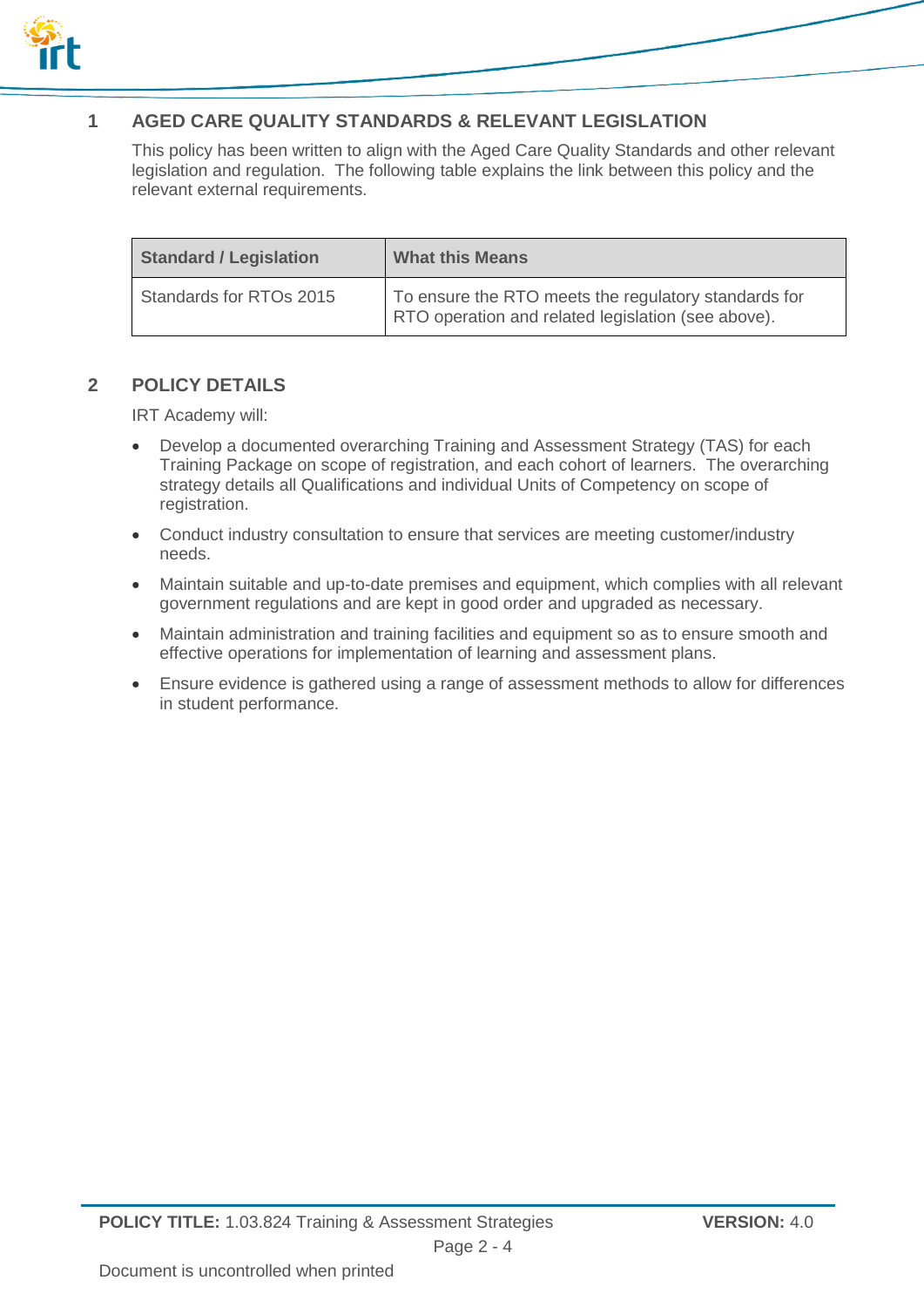

## **3 FLOW CHART**

#### **Training and Asessment Strategy (TAS)**

- One TAS developed and current for each Training Package on scope of registration
- Sets out the high level guidelines for the delivery and assessment of training
- Developed in consultation with IRT, industry and Trainer / Assessors
- Reviewed annually
- Document controlled

#### **Supporting Documents**

- Session Plans and Power Points Guidelines for the delivery of training, should be contextualised by trainer to suite individual group needs and learning progression.
- Assessment Resources Tools, Mapping Matrix, Marking Guide are document controlled and must be used in entirety. Reviewed at the completion of assessment as necessary. Validated as per schedule.
- •Learner resources IRT resources where available, purchased resources (online and hardcopy) mapped/appropriate to Unit and Learner needs
- •Training Schedule Individualised to student chohort and organisation needs.
- •Trainer Matrix Trainers mapped to individual Units of Competency and evidence of currency available.

#### **In Practice Example:**

It is August and the planning for next year's courses has started. The Learning and Development Manager schedule a meeting with the trainer/assessor due to deliver the course to reflect on current practices and review the TAS.

This meeting is followed by a meeting with Learning and Development representatives from IRT to review the course training and assessment strategy. Elective units of competency are reconfirmed and training and assessment activities explained and agreed on. A recording of the consultation session is saved as evidence.

The TAS is finalised, document controlled and saved.